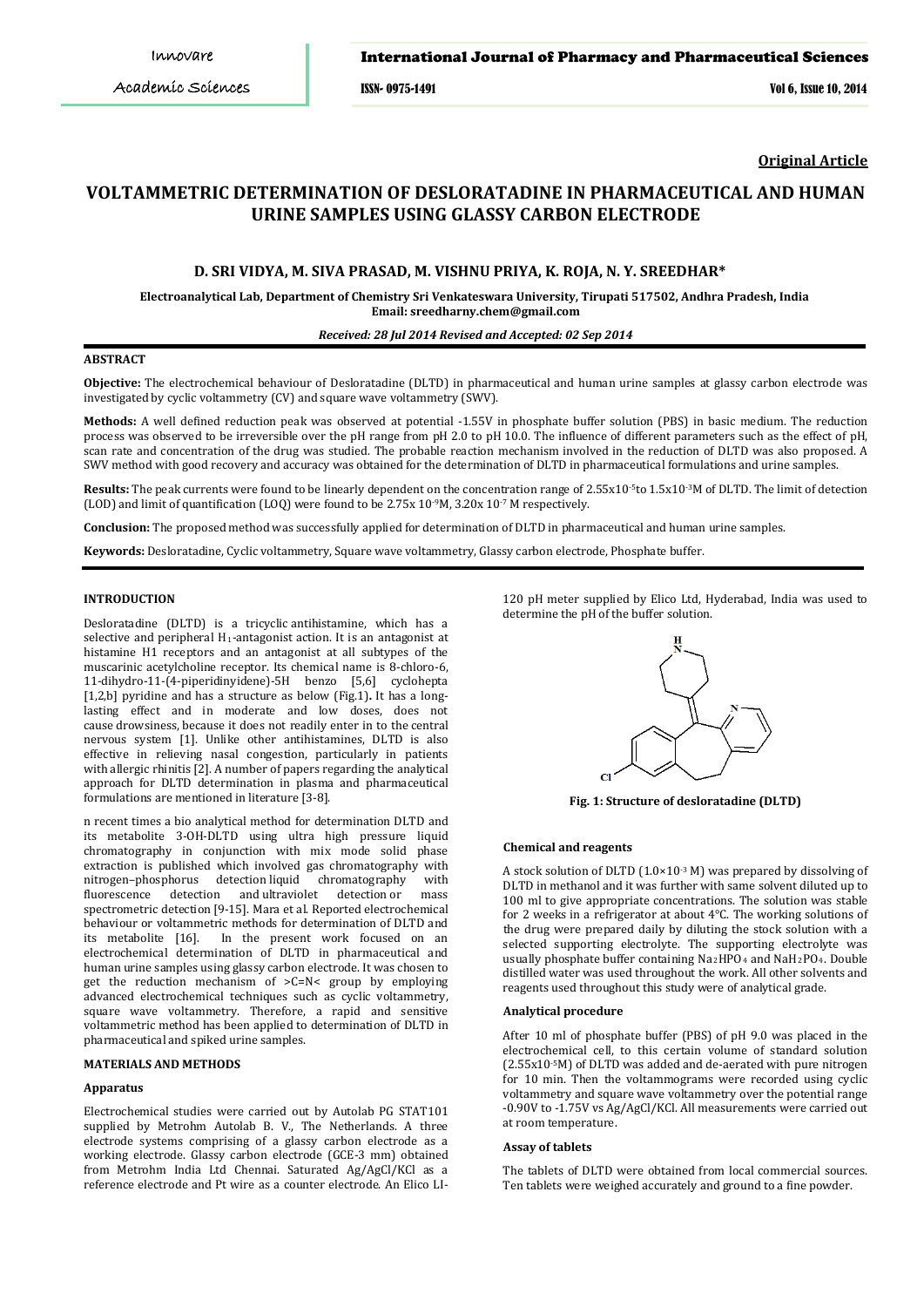A portion of the powder equivalent to 1 mM DLTD was transferred to a 100 ml volumetric flask and completed to volume with distilled water and sonicated for 15 min to affect complete dissolution. The sample from the clear supernatant liquor was withdrawn and quantitatively diluted with the selected supporting electrolyte. The content of the drug in tablet was determined referring to the calibration graph using square wave voltammetry.

# **RESULTS AND DISCUSSIONS**

#### **Cyclic voltammetric study**

The electrochemical behaviour of DLTD in pharmaceutical and human urine samples at glassy carbon electrode was investigated using cyclic voltammetry (CV) at various pH values. The cyclic voltammograms are obtained for 2.55x10-5M DLTD solution at a scan rate of 50 mV/s and exhibits a well-defined irreversible cathodic peak at about -1.55V at glassy carbon electrode in phosphate buffer solution of pH 9.0. The results are shown in Fig. 2. The drug DLTD exhibits reduction peak with lowest current and negative potentials. However, no peak was observed in the reverse scan, suggesting that the reduction process is an irreversible one. The reduction product in turn did not show any oxidized peak at the extended ranges of potential. According to the previous results presented, it is supposed that the pathway of DLTD reduction at the unsaturated C=N bond of pyridine ring is reduced on the glassy carbon electrodes preferably of the protonated form, and involves transfer of two electrons, yielding saturated bond. The proposed reduction mechanism is shown in scheme 1.



**Fig. 2: Typical cyclic voltammograms of DLTD in PB solution, concentration: 2.55x10-5M at glassy carbon electrode in different pH values from pH 4.0-10.0 (a to d)**



**Scheme 1: Reduction mechanism of DLTD**

#### **Effect of pH**

The pH of the solution is a significant aspect affecting the rate of accumulation process and the rate of electrode reaction. The influence of pH on the peak current was studied at glassy carbon electrode for DLTD of concentration 2.55x10-5M between pH 2.0 to pH 12.0. It was evident from that the maximum peak current was obtained at pH 9.0. When the pH was increased, the peak potential shifted towards more negative values indicating proton<br>participation in the reduction process. The well defined participation in the reduction process. The well voltammograms were obtained, which are strongly dependent on buffers and pH of the medium. Phosphate buffer was used in the study and the best results in terms of peak shape were obtained at pH 8.0 to pH 12.0, but most intense peak was observed at pH 9.0. From the plot of current vs pH (Fig. 3) and potential vs pH (Fig.4), it is clearly shows that with increase from pH 4.0 to pH 8.0 It may be due to less availability of protons at lower pH. Therefore, pH 9.0 was chosen as optimum one for the study of DLTD reduction.



**Fig. 3: The plot the of current vs pH of DLTD in PB solution, concentration: 2.55x10-5M at glassy carbon electrode in different pH values**



**Fig. 4: The plot of the potential vs pH of DLTD in PB solution, concentration: 2.55x10-5M at glassy carbon electrode in different pH values.**

## **Effect of scan rate**

The influence of the scan rate was investigated. The results suggested that square wave voltammetric peak current reached maximum value when the scan rate was 50 mV. As for the scan rate; the current response with increasing the scan rate of 50mVs<sup>-1</sup> to 100 mVs-1gave the maximum response (Fig 5). Accordingly, the optimum conditions for recording a maximum developed and sharper peak for DLTD are t<sub>acc</sub>: 60 sec.,  $E_{\text{acc}}$ : -1.55V, scan rate: 50 mVs<sup>-1</sup> and pulse amplitude: 50 mV, optimum temperature: 25o C.

#### **Square wave voltammetric study**

In order to develop a voltammetry method for determining the DLTD drug in pharmaceutical and human urine samples, we selected the square wave voltammetric mode, because the peaks are sharper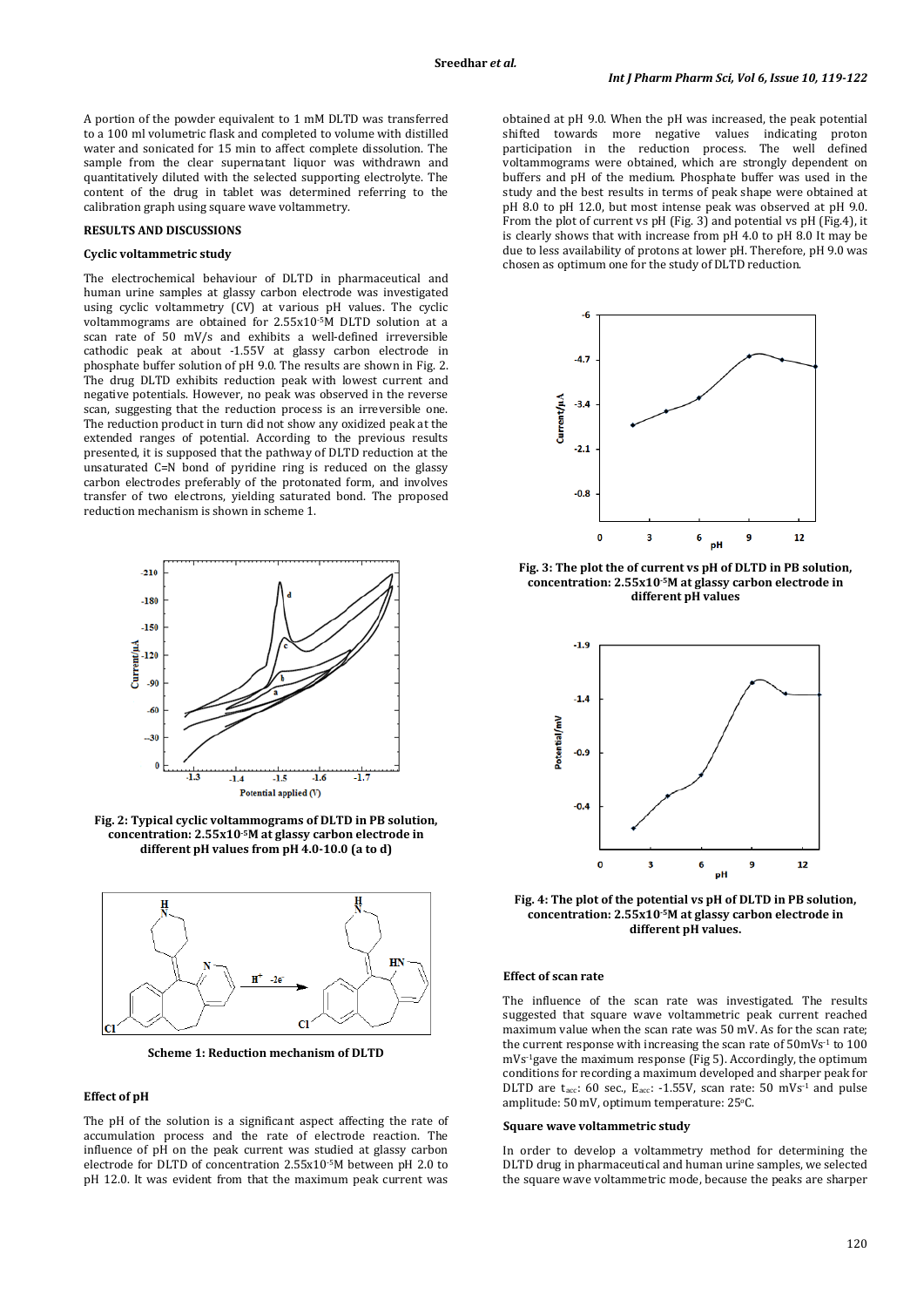and enhanced defined at the lower concentration of DLTD than those obtained by cyclic voltammetry. According to the obtained results, it was possible to apply this technique to the quantitative analysis of DLTD. The phosphate buffer solution of pH 9.0 was selected as the supporting electrolyte for the quantification of DLTD as it gave maximum peak current at pH 9.0. Square wave voltammograms obtained with increasing amounts of DLTD showed that the peak current increased linearly with increasing concentration shown in Fig. 6.



**Fig. 5: Effect of scan rate on DLTD at pH 10.0 in PB solution at concentration 2.55×10-5M at different scan rates: (a) 50 mV/s (b)100 mV/s (c)150 mV/s (d) 200mV/s (e) 250mV/s**



**Fig. 6: Typical square wave voltammograms of DLTD in PB solution pH 9.0, concentration: 1.0x10-3M to 2.55x10-5M (a to e) at glassy carbon electrode**



**Fig. 7: Calibration plot of the DLTD in PB solution pH, at different concentrations at glassy carbon electrode**

# **Calibration curve**

In the square wave voltammetric mode a well-defined wave/peak obtained at pH 9.0 is used in the analytical estimation of DLTD in pharmaceutical and human urine samples. Both standard addition and calibration methods are used for the analysis of DLTD in pharmaceutical formulations and urine samples. The peak current is found to vary linearly with the concentration of DLTD over the range from 10μM to 70μM with the lower detection limit of 2.75x 10-9M (Fig.7). The calibration curve has been found to be linear with the equation  $5 = 0.6285 + 0.018$  with a correlation coefficient of 0.9862 and relative standard deviation values are found to be 1.55%, respectively for five replicates (Table 1).

|  | <b>Table 1: Recovery study of DLTD</b> |  |  |  |
|--|----------------------------------------|--|--|--|
|--|----------------------------------------|--|--|--|

| <b>Pharmaceuticals</b> |                        |                  |               |      |  |  |  |
|------------------------|------------------------|------------------|---------------|------|--|--|--|
| Sample                 | Labelled<br>amount(mg) | Amount*found(mg) | Recovery<br>% | RSD% |  |  |  |
|                        | 5                      | 4.98             | 99.60         | 1.55 |  |  |  |
| 2                      | 10                     | 9.90             | 99.00         | 1.70 |  |  |  |
| 3                      | 15                     | 14.80            | 98.66         | 2.45 |  |  |  |
| Urine samples          |                        |                  |               |      |  |  |  |
| 1                      |                        | 4.86             | 97.20         | 1.85 |  |  |  |
| 2                      | 10                     | 9.68             | 96.80         | 2.35 |  |  |  |
| 3                      | 15                     | 14.47            | 96.46         | 2.75 |  |  |  |

\*Average five determinations

## **CONCLUSION**

The electrochemical behaviour of DLTD in pharmaceutical and human urine samples at glass carbon electrode was examined in phosphate buffer over the pH range from 2.0 to 12.0 by square wave voltammetry and cyclic voltammetric methods. The drug exhibits lower current and negative potentials with lower detection limit of 2.75x 10-9 M. The simple, sensitive, selective, fast and low-cost voltammetric methods were developed for the determination of DLTD in pharmaceutical formulations and spiked human urine samples.

# **CONFLICT OF INTERESTS**

Declared None

# **REFERENCES**

- 1. Mann R, Pearce G, Dunn N, Shakir S. "Sedation with "nonsedating" antihistamines: four prescription-event monitoring studies in general practice". BMJ 2000;320(7243):1184–6.
- 2. Horak F, Stübner UP, Zieglmayer R, Harris AG. "Effect of desloratadine versus placebo on nasal airflow and subjective measures of nasal obstruction in subjects with grass polleninduced allergic rhinitis in an allergen-exposure unit". J Allergy Clin Immunol 2002;109(6):956–61.
- 3. FCW Sutherland, AD de Jager, D Badenhorst, T Scanes, KHL Hundt, KJ Swart, AF Hundt. Sensitive liquid chromatographytandem mass spectrometry method for the determination of loratadine and its major active metabolite descarbo ethoxy loratadine in human plasma. J Chromatogr A 2001;(914):37– 43.
- 4. OQP Yin, X Shi, MSS Chow. Reliable and specific highperformance liquid chromatographic determination of loratadine and its metabolite in human plasma. J Chromatogr B 2003;(796):165–72.
- 5. L Liu, MQP Wang, H Li, Liu LL, Qi M, Wang P, Li H. Highperformance liquid chromatographic method for the bioequivalence evaluation of desloratadine fumarate tablets in dogs. J Pharm Biomed Anal 2004;(34):1013–9.
- 6. DT El-Sherbiny, N El-Enany, FF Belal, SH Hansen. Simultaneous determination of loratadine and pharmaceutical preparations using liquid chromatography with a micro emulsion as eluent. J Pharm Biomed Anal 2007;(43):1236–42.